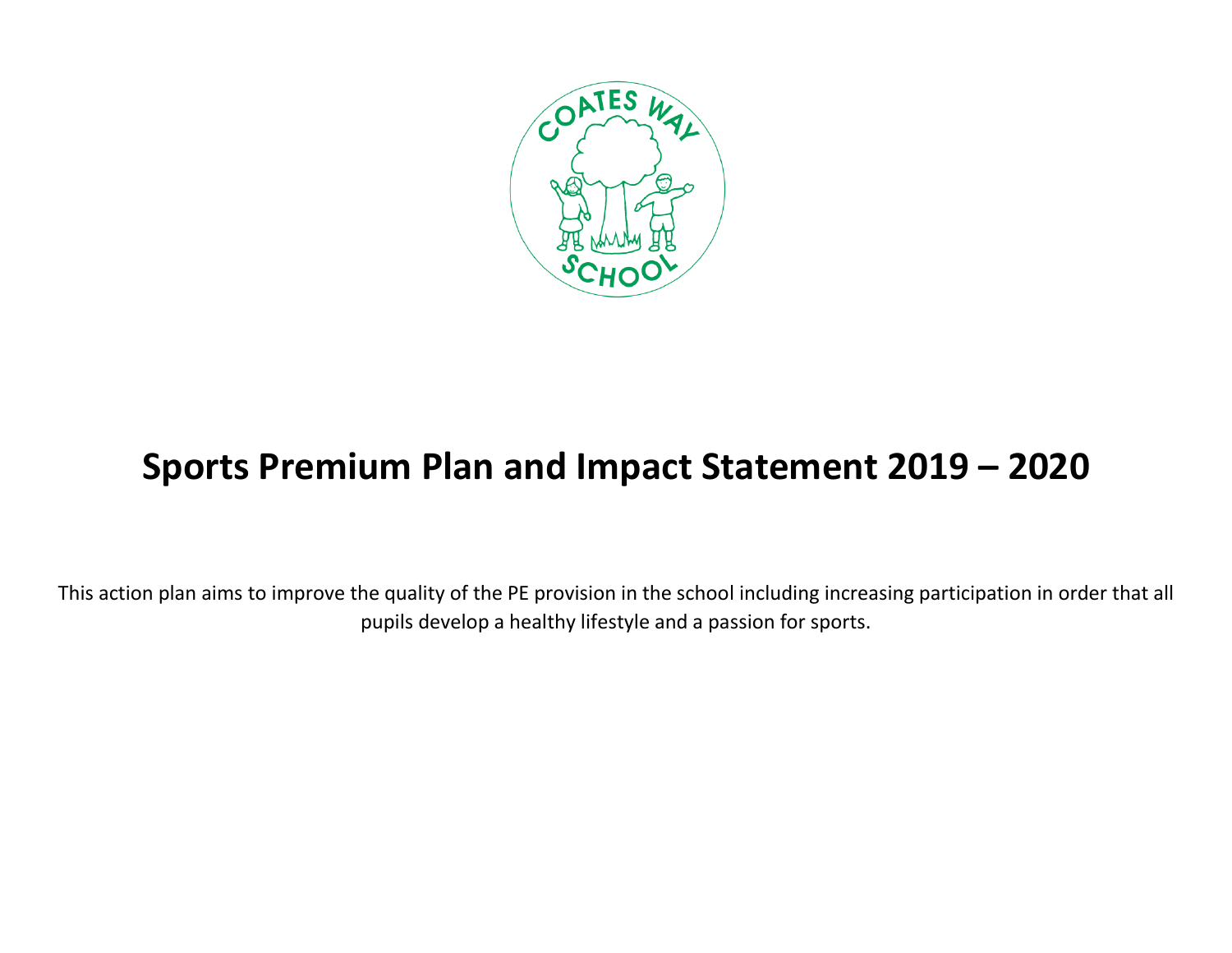## **Coates Way School**

## **Sports Premium Grant Planning: 2019 – 2020**

Following on from the successful Olympic Games held in London in 2012, each year the Government allocate funding directly to primary schools to support the provision of quality PE and sport. Each school receives a lump sum of £16000, plus an extra £10 per pupil each year. At Coates Way this amounts to approximately £1800 per year. This money is ring-fenced to ensure PE and sport is at the heart of school life to raise achievement for all young pupils.

| <b>Primary Sports Premium Funded Allocation 2019 - 2020</b>                  |                  |  |  |  |
|------------------------------------------------------------------------------|------------------|--|--|--|
| Pupils on Roll (excluding nursery children who are not eligible for funding) | 180 (April 2019) |  |  |  |
| <b>Lump Sum</b>                                                              | £16000           |  |  |  |
| £5 per pupil expected                                                        | £1800            |  |  |  |
| <b>Total expected</b>                                                        | £17800           |  |  |  |

| <b>Initiative</b><br><b>Budget</b><br><b>Objectives</b>                                                                                                                                                                                                                                                                                                        | <b>Monitoring</b><br><b>Evidence Sought</b><br><b>Impact</b>                                                                                                                                                                                                                                                                                  |
|----------------------------------------------------------------------------------------------------------------------------------------------------------------------------------------------------------------------------------------------------------------------------------------------------------------------------------------------------------------|-----------------------------------------------------------------------------------------------------------------------------------------------------------------------------------------------------------------------------------------------------------------------------------------------------------------------------------------------|
|                                                                                                                                                                                                                                                                                                                                                                |                                                                                                                                                                                                                                                                                                                                               |
| Funding will be used to purchase<br>Additional equipment<br>required as decided by<br>additional sports equipment for use<br>£1500<br>children and staff<br>in P.E lessons and at break and<br>lunch times. This equipment will<br>help children to further develop<br>their skills. Supplemented by school<br>budget and Sainsbury's Active Kids<br>vouchers. | New footballs goals,<br>Additional equipment is<br>purchased that<br>racquets, balls and<br>complements existing<br>mats have been<br>resources and enables<br>purchased. All year<br>children to participate in<br>groups now have<br>a wider range of sports.<br>access to sufficient<br>resources for a<br>variety of different<br>sports. |
| Provide children with the<br>Purchase new cooking<br>equipment including<br>opportunity to learn new skill<br>£3000                                                                                                                                                                                                                                            | Children will make better<br>All year groups now<br>choices at lunch times<br>accessing                                                                                                                                                                                                                                                       |
| regarding eating healthily ensuring<br>oven and cooking<br>good health and well-being.<br>learning resources                                                                                                                                                                                                                                                   | and will understand that<br>equipment and 29%<br>of key stage 1 and 2<br>it is important to eat a                                                                                                                                                                                                                                             |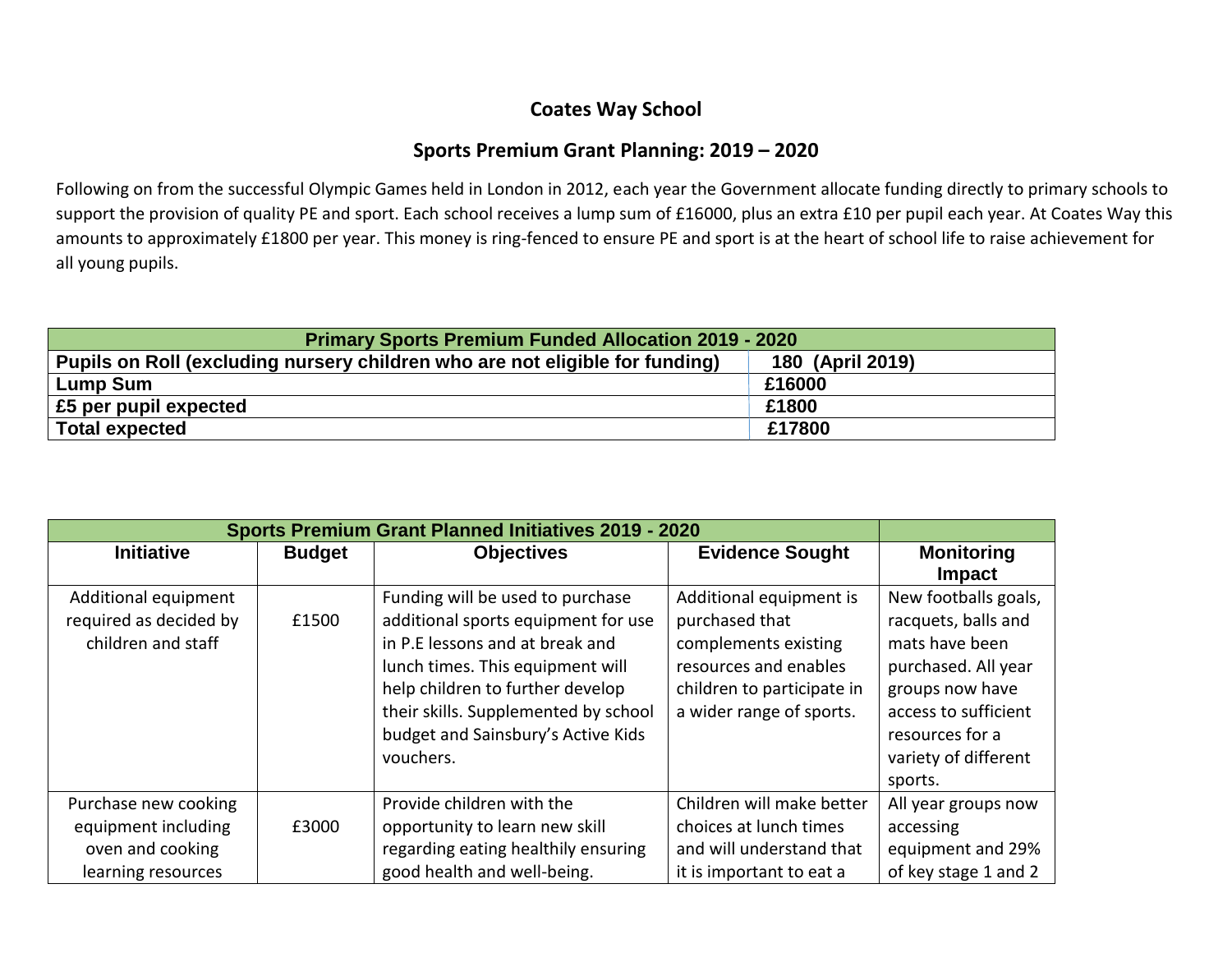|                                                                                                                                                                      |       |                                                                                                                                                                                                       | well balance diet to<br>maintain good health                                                                                                                                                         | children are<br>attending after<br>school cooking club                                                                                                                                                                                                 |
|----------------------------------------------------------------------------------------------------------------------------------------------------------------------|-------|-------------------------------------------------------------------------------------------------------------------------------------------------------------------------------------------------------|------------------------------------------------------------------------------------------------------------------------------------------------------------------------------------------------------|--------------------------------------------------------------------------------------------------------------------------------------------------------------------------------------------------------------------------------------------------------|
| <b>Primary Sports</b><br>Partnership                                                                                                                                 | £2100 | To involve the school in the sports<br>partnership to benefit from all the<br>links, sporting festivals, events,<br>training and lesson support from<br>young leaders and specialist PE<br>staff.     | Children from all classes<br>enjoying a number of<br>new sporting experiences<br>in school and against<br>other schools                                                                              | Not used. Money<br>carried over to new<br>funding year.                                                                                                                                                                                                |
| <b>Cycling Proficiency</b><br>Year <sub>6</sub>                                                                                                                      | £900  | To provide children in Year 6 with<br>specialized cycling training in order<br>that they will be safe when on the<br>roads                                                                            | All children in Year 6 who<br>participate will pass their<br>level 2 cycling proficiency                                                                                                             | Twenty two out of<br>29 pupils<br>participated in<br>cycling proficiency.<br>One child did not<br>meet the criteria,<br>one child achieved<br>level 1, the<br>remaining 20 pupils<br>all passed                                                        |
| Provision of free<br>lunchtime and after<br>school clubs to<br>encourage children to<br>participate in additional<br>sporting activities<br>particularly PP children | £1500 | Children will have access to a<br>number of sports and games<br>beyond that of the national<br>curriculum recommended<br>entitlement.<br>To encourage children to have a fit<br>and healthy lifestyle | Number of children<br>actively participating in<br>additional sporting<br>activities will be<br>monitored to show a<br>rising trend. Focus on<br>providing more<br>opportunities for PP<br>children. | In the autumn term<br>59 children in Years 1-<br>6 were participating<br>in-football,<br>cheerleading, hockey<br>and netball. In the<br>spring term numbers<br>dropped quickly due<br>to the impact of<br>Covid-19 and<br>attendance rates<br>falling. |
| CPD: to continue to<br>increase staff knowledge<br>and skills in order to<br>deliver high quality<br>lessons                                                         | £1450 | Upskilling of teaching staff through<br>observation and team teaching<br>opportunities. To ensure teachers'<br>skills are continuously developing.                                                    | Staff feel more confident<br>in delivering PE and<br>school sport - children<br>benefit from high quality<br>delivery                                                                                | Newly qualified<br>teachers have<br>attended P.E.<br>training courses and<br>are delivering high<br>quality lessons                                                                                                                                    |